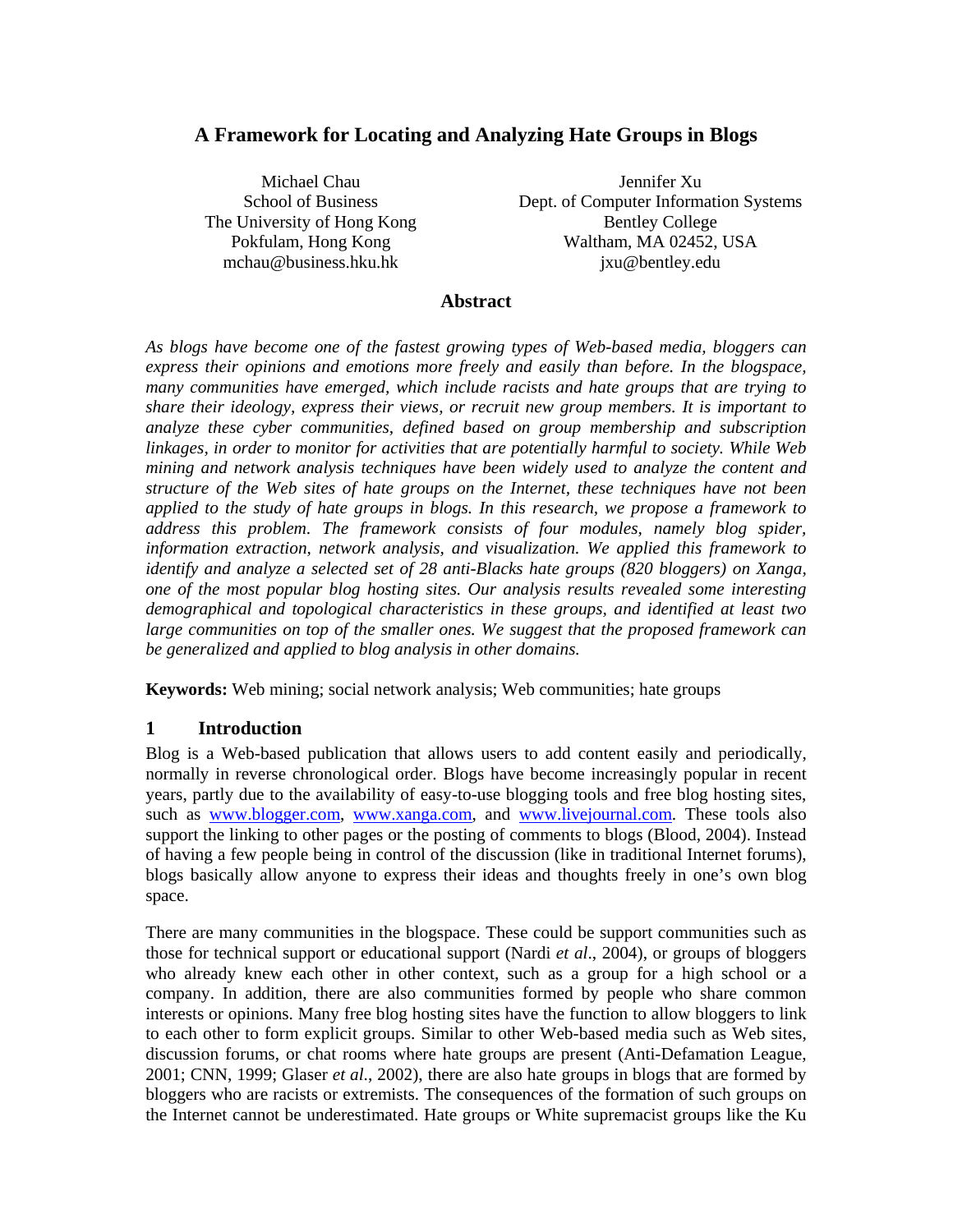Klux Klan have started to use the Internet to spread their beliefs, recruit new members, or even advocate hate crimes with considerable success (Anti-Defamation League, 2001). The Web has allowed these groups to reach much further into society than ever before. Young people, the major group of bloggers, are more likely to be affected and even "brainwashed" by ideas propagated through the Web as a global medium. Hatred and extremism ideas could easily be embedded into their minds to make them become members of these hate groups or even conduct hate crimes.

To investigate the cyber activities of hate groups in blogs, it is important to devise an efficient and effective way to identify these groups, extract the information of their members, and explore their relationships. In recent years, advanced techniques such as text mining, Web mining, and social network analysis have been widely used for cyber crime and terrorism analysis in recent years (e.g., Chen *et al*. 2004). For example, network analysis techniques have been used to study the relationships between extremist Web sites on the Internet (Zhou *et al*., 2005). However, the application of these techniques to blog analysis on the Web is a new area and no prior research has been published. We suggest that these techniques can be used to help identify and analyze hate groups on the Web, particularly in blogs. In this paper, we propose a semi-automated framework that combines blog spidering and social network analysis techniques to facilitate such analysis.

The rest of the paper is organized as follows. In Section 2 we review the research background of hate group analysis and related research in text mining, Web mining, and social network analysis. We pose our research questions in Section 3, and a semi-automated framework for hate group analysis in blogs is presented in Section 4. In Section 5 we present a case study that we have performed on a popular blog hosting site based on the proposed framework and discuss our analysis findings. Lastly, we conclude our research in Section 6 and suggest some directions for future work.

## **2 Research Background**

In this section we will review the background of on the Web and in blogs. We also review relevant techniques in Web mining and social network analysis that have been applied in analyzing Web contents.

### *2.1 Cyberhate and Blogs*

Hate crimes have been one of the long-standing problems in the United States because of various historical, cultural, and political reasons. It has been reported that 60% of hate criminals are youths (Levin & McDevitt, 1993), who are, perhaps unfortunately, also one of the largest groups of Internet users. Hate groups have been increasingly using the Internet to express their ideas, spread their beliefs, and recruit new members (Lee & Leets, 2002). Glaser *et al*. (2002) suggest that racists often express their views more freely on the Internet. The Hate Directory (Franklin, 2005) compiles a list of hundreds of Web sites, files archives, newsgroups, and other Internet resources related to hate and racism. Several studies have investigated Web sites that are related to racism or White supremacy (e.g., Lee  $\&$  Leets (2002); Gerstenfeld *et al*. (2003)). Burris *et al.* (2000) systematically analyzed the networks of Web sites maintained by white supremacist groups and found that this network had a decentralized structure. Zhou *et al*. (2005) used software to automate the analysis of the content of hate group Web sites and the linkage among them. They found that one of the major objectives of these Web sites was to share ideology. Online communities such as White Supremacists and Neo-Nazis were identified among these sites.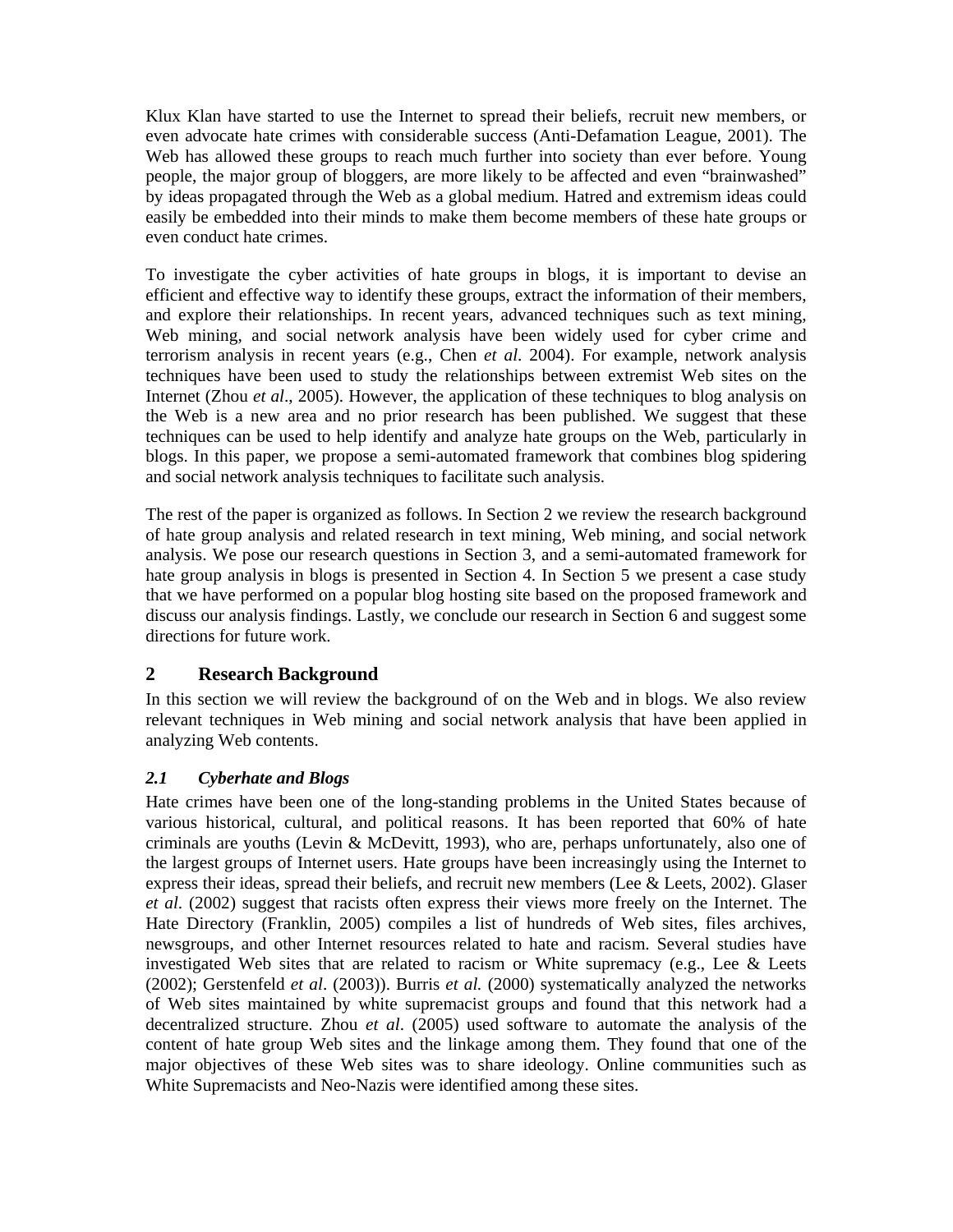In recent years, hate groups have emerged in blogs, where highly-narrative messages are popular. Blogs, also known as weblogs, have become increasingly popular in the past few years. In the early days, blogs were used mainly to designate pages where links to other useful resources were periodically "logged" and posted. At that time blogs were mostly maintained by hand (Blood, 2004). After easy-to-use blogging software became widely available in the early 2000's, the nature of blogs has changed and many blogs are more like personal Web sites that contain various types of content (not limited to links) posted in reverse-chronological order. Bloggers often make a record of their lives and express their opinions, feelings, and emotions through writing blogs (Nardi *et al*., 2004). Many bloggers consider blogging as an outlet for their thoughts and emotions. Besides personal blogs, there are also blogs created by companies. For example, ice.com, an online jewelry seller, has launched three blogs and reported that thousands of people linked to their Web site from these blogs (Hof, 2005).

One of the most important features in blogs is the ability for any reader to write a comment on a blog entry. On most blog hosting sites, it is very easy to write a comment, in a way quite similar to replying to a previous message in traditional discussion forums. The ability to comment on blogs has facilitated the interaction between bloggers and their readers. On some controversial issues, like those related to racism, it is not uncommon to find a blog entry with thousands of comments where people disputing back and forth on the matter.

Cyber communities have also been formed in blogs. Communities in blogs can be categorized as explicit communities or implicit communities, like other cyber communities on the Web (Kumar *et al*., 1999). Explicit communities in blogs are the groups, or blogrings, that bloggers have explicitly formed and joined. Most blog hosting sites allow bloggers to form a new group or join any existing groups. On the other hand, implicit communities are not explicitly defined as groups or blogrings by bloggers. Instead, these communities are identified by the interactions among bloggers, such as subscription, linking, or commenting. For example, a blogger may subscribe to another blog, meaning that the subscriber can get updates when the subscribed blog has been updated. A blogger can also post a link or add a comment to another blog, which are perhaps the most traditional activities among bloggers. These interactions signify some kind of connection between two bloggers. Similar to the analysis of hyperlinks among Web pages to identify communities (Chau *et al*., 2005; Chau *et al.*, forthcoming), analysis of these types of connection between bloggers could also identify cyber communities and their relationships.

### *2.2 Web Mining and Social Network Analysis*

In recent years, Web mining techniques have been widely adopted from data mining, text mining, and information retrieval research and applied to various Web applications. Web mining research can be classified into three categories: Web content mining, Web structure mining, and Web usage mining (Kosala & Blockeel, 2000; Chen & Chau, 2004). Web content mining refers to the discovery of useful information from Web contents, including text, images, audio, video, etc. Web content mining research includes resource discovery from the Web, document categorization and clustering, and information extraction from Web pages. Web structure mining studies the model underlying the link structures of the Web. It usually involves the analysis of in-links and out-links information of a Web page, and has been used for search engine result ranking and other Web applications. Google's PageRank (Brin & Page, 1998) and HITS (Kleinberg, 1998) are the two most widely used algorithms. Web usage mining focuses on using data mining techniques to analyze search logs or other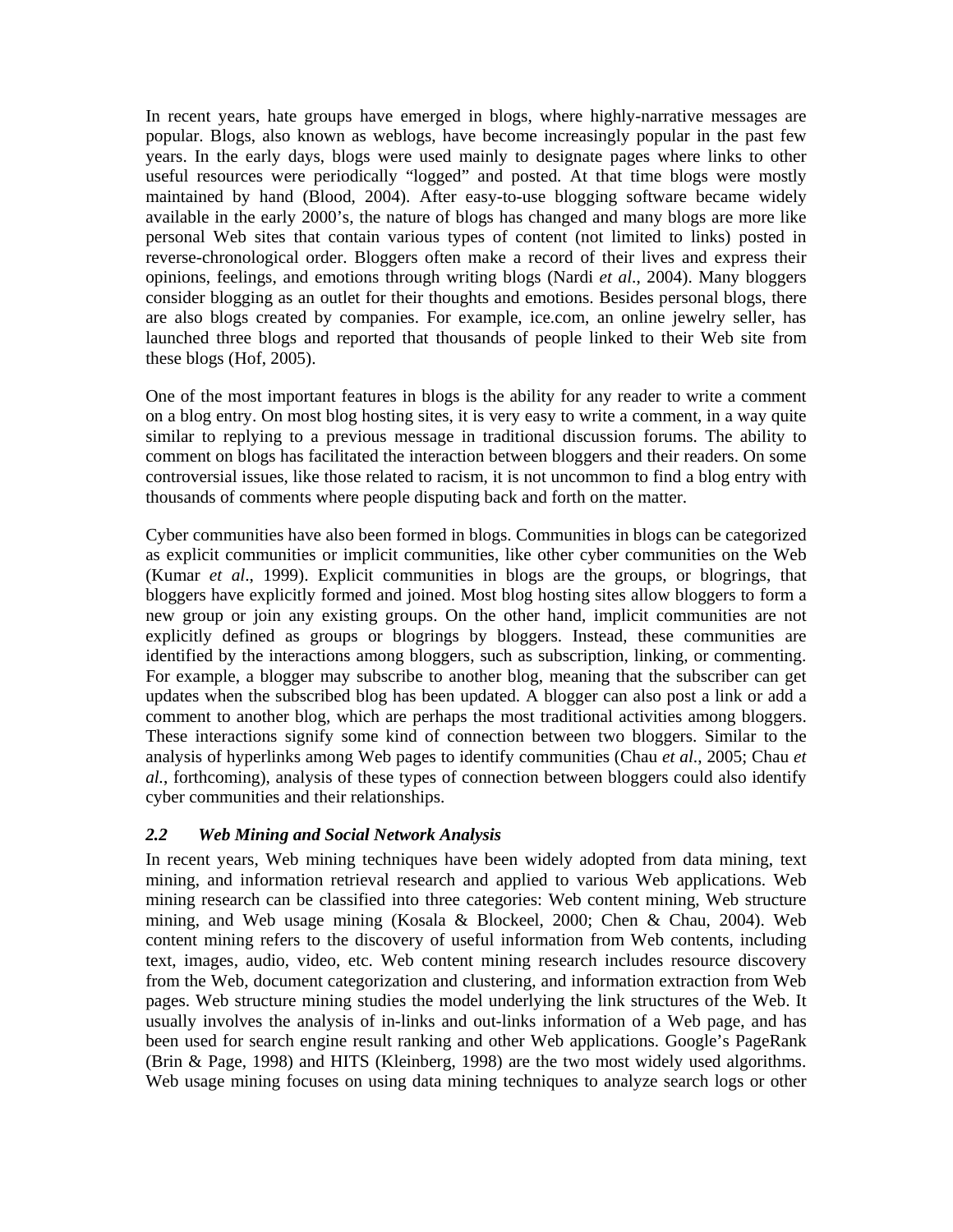activity logs to find interesting patterns. One of the main applications of Web usage mining is its use to learn user profiles.

In Web mining research, Web spiders have been widely used to traverse the Web and collect Web pages for further analysis. Spiders, also known as crawlers, wanderers, or Webbots, have been defined as "software programs that traverse the World Wide Web information space by following hypertext links and retrieving Web documents by standard HTTP protocol" (Cheong, 1996). Since the early days of the Web, spiders have been widely used to build the underlying databases of search engines, to perform personal search, to archive particular Web sites or even the whole Web, or to collect Web statistics. Chau and Chen (2003) provide a review of Web spider research.

Various methods have been proposed in Web structure mining research to identify Web communities (Gibson *et al.*, 1998; Kumar *et al.*, 1999). Many of these methods are rooted in the HITS algorithm (Kleinberg, 1998). Kumar *et al*. (1999) propose a trawling approach to find a set of core pages containing both authoritative and hub pages for a specific topic. The core is a directed bipartite subgraph whose node set is divided into two sets with all hub pages in one set and authoritative pages in the other. The core and the other related pages constitute a Web community (Gibson *et al.*, 1998). Treating the Web as a large graph, the problem of community identification can also be formulated as a minimum-cut problem, which finds clusters of roughly equal sizes while minimizing the number of links between clusters (Flake *et al.*, 2000; Flake *et al.*, 2002). Realizing that the minimum-cut problem is equivalent to the maximum-flow problem, Flake *et al*. (2000) formulate the Web community identification problem as an *s*-*t* maximum flow problem, which can be solved using efficient polynomial time methods. Hierarchical clustering methods have also be proposed to partition networks, especially unweighted networks such as the Web in which hyperlinks do not have associated weights (e.g., Radicchi *et al*., 2004).

On the other hand, a recent movement in statistical analysis of network topology (Albert  $\&$ Barabási, 2002) has brought new insights and research methodology to the study of network structure. Networks, regardless of their contents, are classified into three categories: *random network* (Bollobás, 1985), *small-world network* (Watts & Strogatz, 1998), and *scale-free network* (Barabási & Alert, 1999). In a random network the probability that two randomly selected nodes are connected is a constant  $p$ . As a result, each node has roughly the same number of links and nodes are rather homogenous. In addition, communities are not likely to exist in random networks. Small-world networks, in contrast, have a significantly high tendency to form groups and communities. Most empirical networks including social networks, biological networks, and the Web have been found to be nonrandom networks. In addition, many of these networks are also scale-free networks (Barabási & Alert, 1999), in which a large percentage of nodes have just a few links, while a small percentage of the nodes have a large number of links. Thus, nodes in scale-free networks are not homogenous in terms of their links, and some nodes become hubs or leaders that play important roles in the functioning of the network. The Web has been found to have both small-world and scalefree properties (Albert & Barabási, 2002). Researchers have been employing social network analysis methods to analyze the structure of the Web (Kumar *et al.*, 2002).

Social network analysis (SNA) is a sociological methodology for analyzing patterns of relationships and interactions between social actors in order to discover the underlying social structure (Wasserman & Faust, 1994). Not only the attributes of social actors, such as their age, gender, socioeconomic status, and education, but also the properties of relationships between social actors, such as the nature, intensity, and frequency of the relationships, are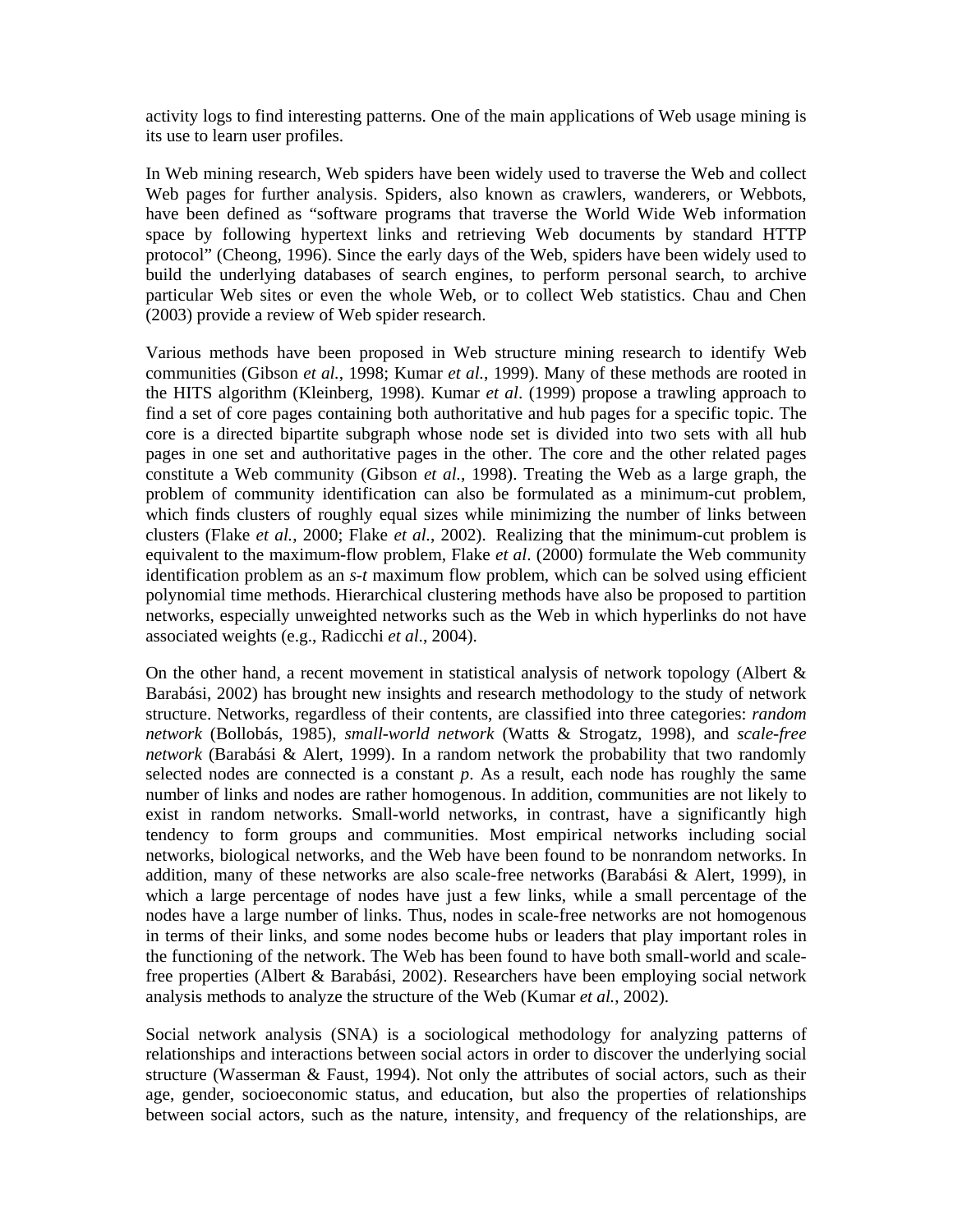believed to have important implications to the social structure. SNA methods have been employed to study organizational behavior, inter-organizational relations, citation patterns, computer mediated communication, and many other areas.

Recently, SNA has also been used in the intelligence and security domain to analyze criminal and terrorist networks (Krebs, 2001; Xu & Chen, 2004; 2005). When used to mine a network, SNA can help reveal the structural patterns such as the central nodes which act as hubs, leaders, or gatekeepers, the densely-knit communities or groups in which nodes have frequent interactions with each other, and the patterns of interactions between the communities and groups. These patterns often have important implications to the functioning of the network. For example, the central nodes often play a key role by issuing commands or bridging different communities. The removal of central nodes can effectively disrupt a network than peripheral nodes (Albert *et al.*, 2000).

# **3 Research Questions**

We believe that it is an important and timely issue to identify the hate groups in blogs and analyze their relationships. Web mining and network analysis techniques have been used to analyze Web content such as Web pages and hyperlinks; however, we have not been able to identify any prior research in this aspect in the literature. Based on our review, we pose the following research questions: (1) Can we use a semi-automatic framework to identify hate groups in blogs? (2) What is the pattern of interaction between bloggers in hate groups? (3) Can social network analysis techniques be used to analyze the groups and their relationships in blogs?

# **4 Proposed Framework**

In this section, we propose a semi-automated framework for identifying groups and analyzing their relationships in blogs. The framework is diagrammed in Figure 1. Our framework consists of four main modules, namely Blog Spider, Information Extraction, Network Analysis, and Visualization. The Blog Spider module downloads blog pages from the Web. These pages are then processed by the Information Extraction module. Data about these blogs and their relationships are extracted and passed to the Network Analysis module for further analysis. Finally the Visualization module presents the analysis results to users in a graphical display. In the following, we describe each module in more detail.

## *4.1 Blog Spider*

A blog spider program is first needed to download the relevant pages from the blogs of interest. Similar to general Web fetching, the spider can connect to blog hosting sites using standard HTTP protocol. After a blogring description page or a blog page is fetched, URLs are extracted and stored into a queue. However, instead of following all extracted links, the blog spider should only follow links that are of interest, e.g., links to a group's members, other bloggers, comment links, and so on. Links to other external resources are often less useful in blog analysis. In addition, the spider can use RSS and get notification when the blog is updated. However, this is only necessary when monitoring or incremental analysis is desired.

## *4.2 Information Extraction*

After the blog pages have been downloaded, information extraction can be performed. This includes information related to the blog or the blogger, such as user profiles and date of creation. This can also include linkage information between two bloggers, such as linkage,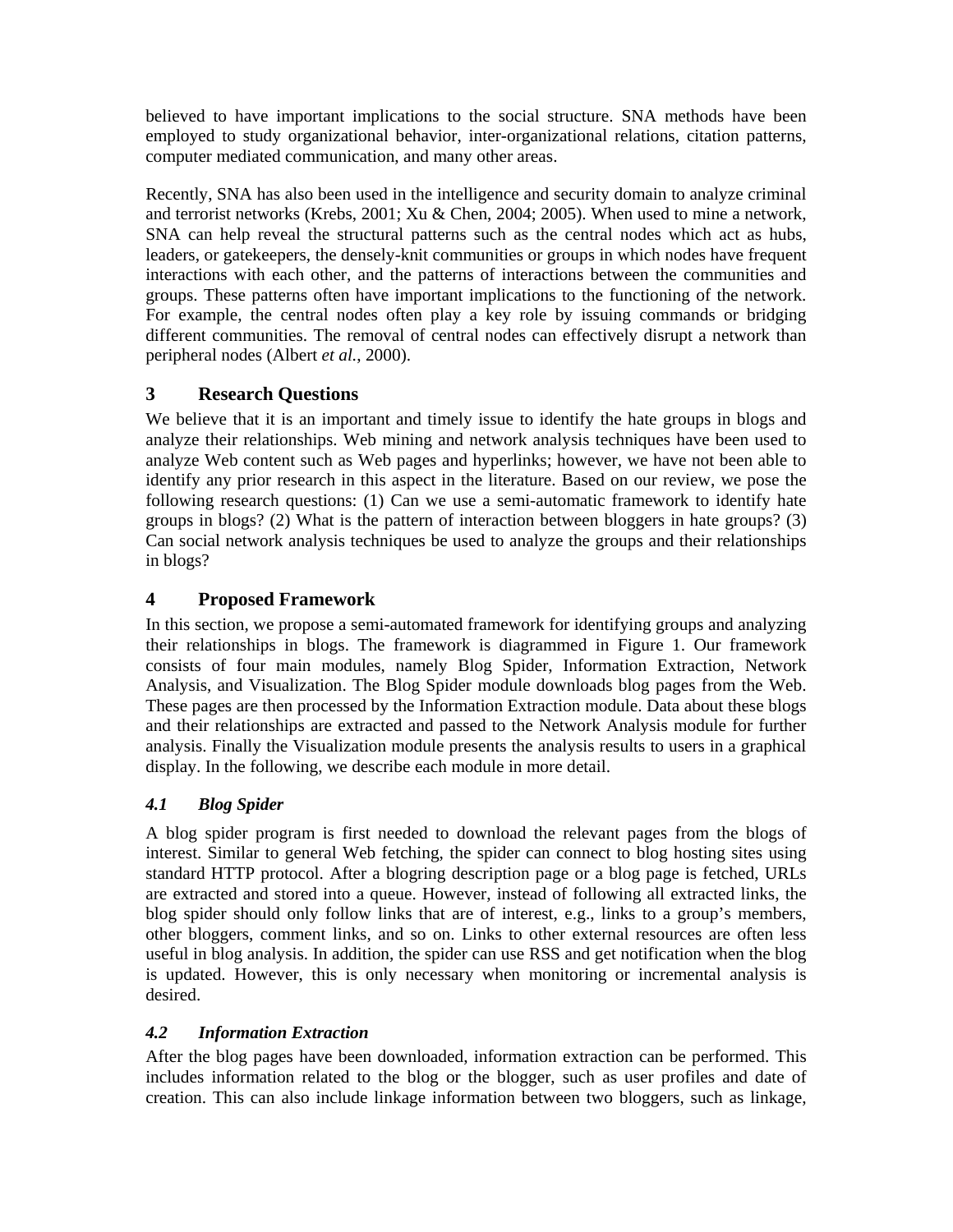commenting, or subscription. Because different blogs may have different formats, it is not a trivial task to extract the user profiles, links, comments, and other useful information from blogs. Even blogs hosted on the same hosting site could have considerably different formats as they can be easily customized by each blogger. Pattern matching or entity extraction techniques can be applied. The information extracted can be stored into database for further analysis. Links extracted can be passed back to the blog spider for further fetching.



### *4.3 Network Analysis*

Network analysis is a major component in our framework. In this module we propose three types of analysis: *topological analysis*, *centrality analysis*, and *community analysis*.

The goal of topological analysis is to ensure that the network extracted based on links between bloggers is not random and it is meaningful to perform the centrality and community analysis. We use three statistics that are widely used in topological studies to categorize the extracted network (Albert & Barabási, 2002): *average shortest path length*, *clustering coefficient*, and *degree distribution*. Average path length is the mean of the all-pair shortest paths in a network. It measures the efficiency of communication between nodes in a network. Clustering coefficient indicates how likely nodes in a network form groups or communities. The degree distribution,  $P(k)$ , is the probability that a node has exactly  $k$  links. Another measure related to average path length is the network's global efficiency, which is defined as the average of the inverses of shortest path lengths over all pairs of nodes in a network (Crucitti *et al.*, 2003).

Centrality analysis follows the topological analysis if the extracted network is shown to be a nonrandom network in which node degrees may vary greatly. The goal of centrality analysis is to identify the key nodes in a network. Three traditional centrality measures can be used: *degree*, *betweenness*, and *closeness* (Freeman, 1979). Degree measures how active a particular node is. It is defined as the number of direct links a node has. "Popular" nodes with high degree scores are the leaders, experts, or hubs in a network. In the intelligence and security context, the removal of these key nodes in a criminal or terrorist network is often an effective disruptive strategy (Sparrow, 1991). Betweenness measures the extent to which a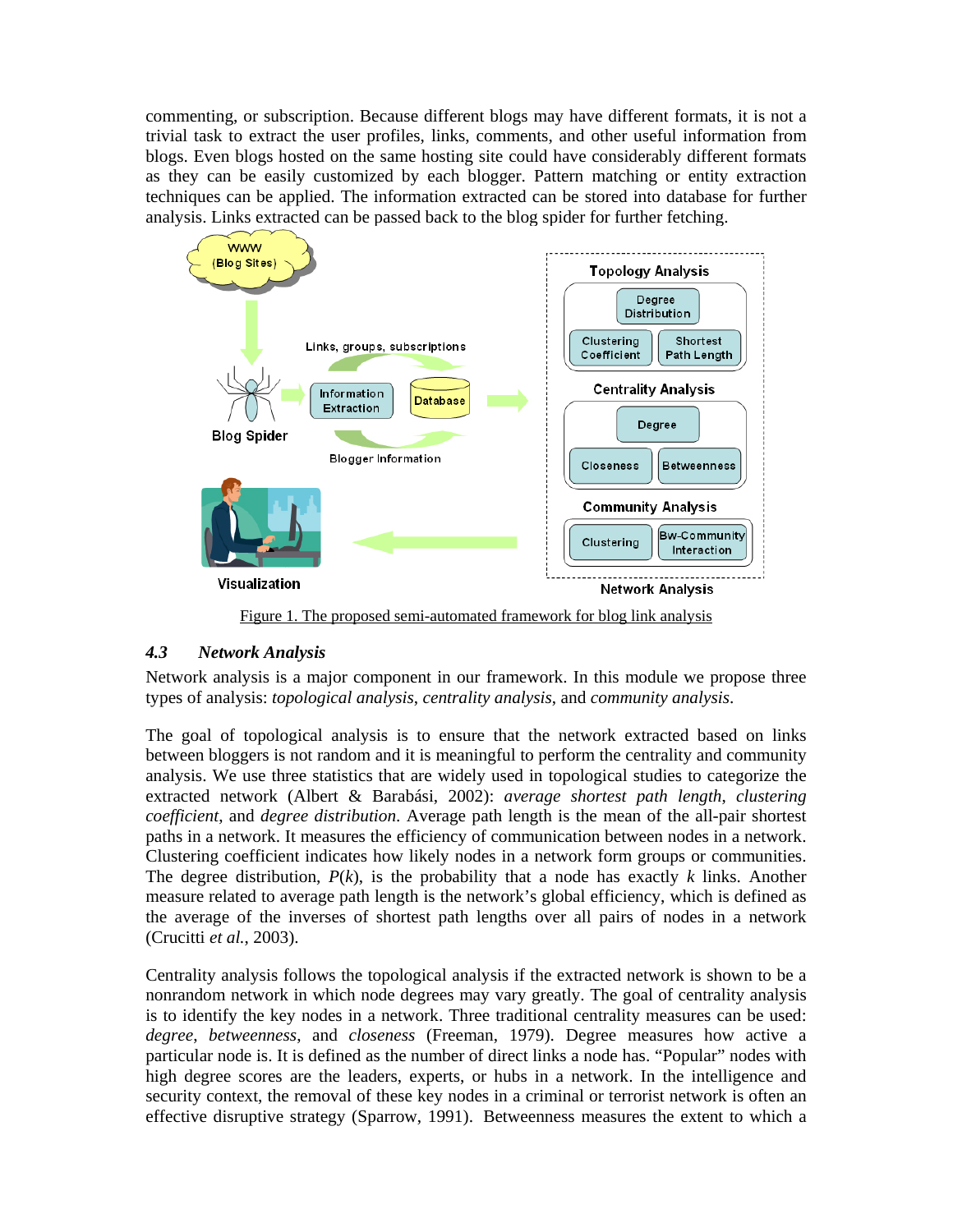particular node lies between other nodes in a network. The betweenness of a node is defined as the number of geodesics (shortest paths between two nodes) passing through it. Nodes with high betweenness scores often serve as gatekeepers and brokers between different communities. They are important communication channels through which information, goods, and other resources are transmitted or exchanged (Wasserman & Faust, 1994). Closeness is the sum of the length of geodesics between a particular node and all the other nodes in a network. A node with low closeness may find it very difficult to communicate with other nodes in the network. Such nodes are thus more "peripheral" and can become outliers in the network (Sparrow, 1991; Xu & Chen, 2005).

Community analysis is to identify social groups in a network. In SNA a subset of nodes is considered a community or a social group if nodes in this group have stronger or denser links with nodes within the group than with nodes outside of the group (Wasserman & Faust, 1994). A weighted network in which each link has an associated weight can be partitioned into groups by maximizing the within-group link weights while minimizing between-group link weights. An unweighted network can be partitioned into groups by maximizing within-group link density while minimizing between-group link density. In this case, groups are denselyknit subsets of the network. Note that community and groups here do not refer to the explicit groups (blogrings). They refer to a subset of nodes which form implicit clusters through various relationships, even if these nodes do not belong to the same explicit group.

After a network is partitioned into groups, the between-group relationships become composites of links between individual nodes. In SNA, a method called *blockmodeling* is often used to reveal the patterns of interactions between groups (White *et al.*, 1976). Given groups in a network, blockmodel analysis determines the presence or absence of a relationship between two groups based on the link density (Wasserman & Faust, 1994). When the density of the links between the two groups is greater than a predefined threshold value, a between-group relationship is present, indicating that the two groups interact with each other constantly and thus have a strong relationship. By this means, blockmodeling summarizes individual relational details into relationships between groups so that the overall structure of the network becomes more prominent.

## *4.4 Visualization*

The extracted network and analysis results can be visualized using various types of network layout methods. Two examples are *multidimensional scaling* (MDS) and *graph layout*  approaches. MDS is the most commonly used method for social network visualization (Freeman, 2000). It is a statistical method that projects higher-dimensional data onto a lowerdimensional display. It seeks to provide a visual representation of proximities (dissimilarities) among nodes so that nodes that are more similar to each other are closer on the display and nodes that are less similar to each other are further apart (Kruskal & Wish, 1978). Various graph layout algorithms, such as the force-directed method, have been developed particularly for drawing aesthetically pleasing network presentations (Fruchterman & Reingold, 1991).

## **5 A Case Study on Xanga**

## *5.1 Focus and Methods*

We applied our framework to perform a case study of hate groups in blogs. We chose to study the hate groups against Blacks because of two reasons. First, the nature of hate groups and hate crimes is often dependent on the target "hated" group. By focusing on a type of hate groups it is possible to identify relationships that are more prominent. Second, among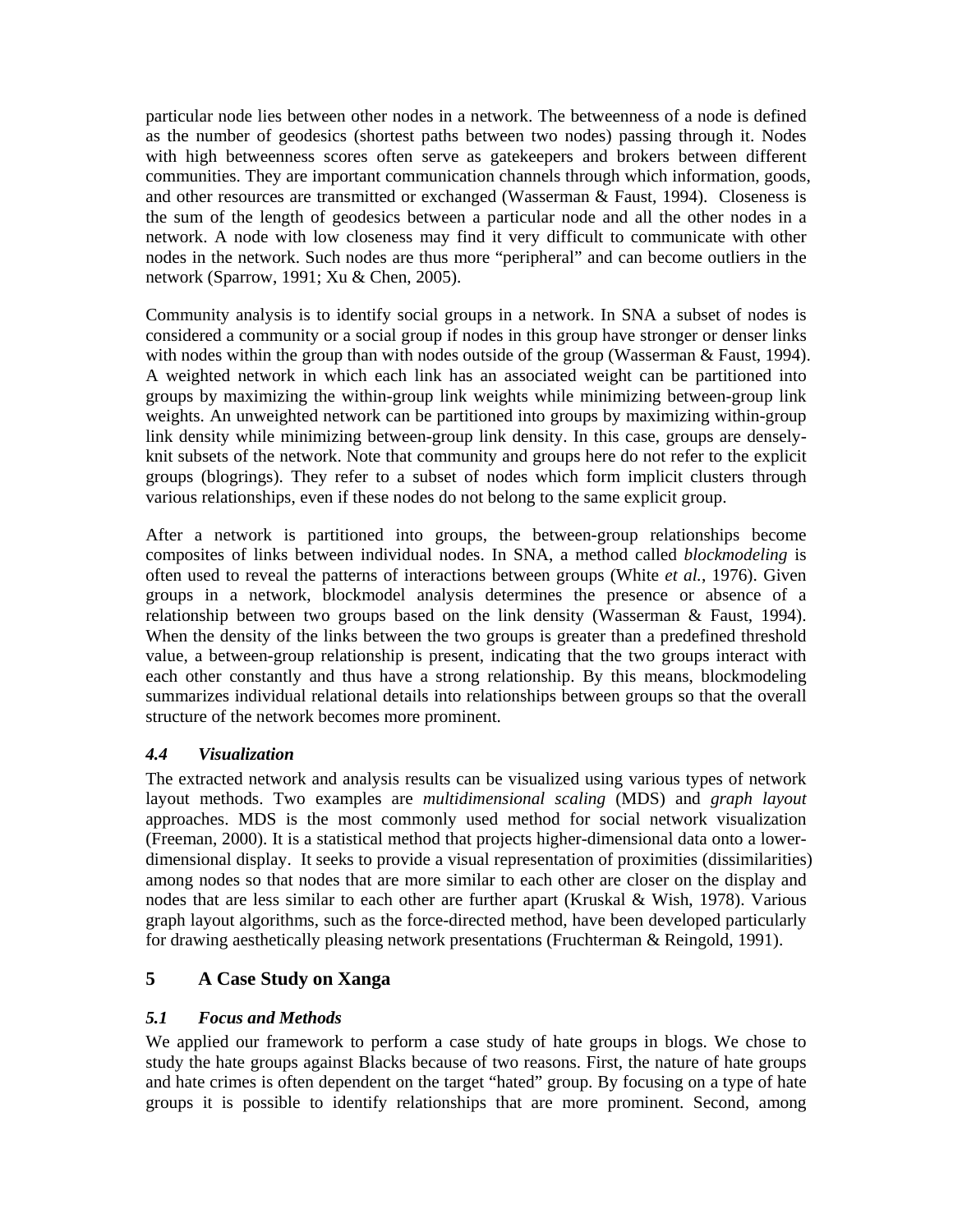different hate crimes, anti-Black hate crimes have been one of the most widely studied. This allows us to compare our results with previous research in the literature.

We limit our study to blogs on Xanga (www.xanga.com). According to Alexa (2005), Xanga is the second most popular blog host, only after Blogger (www.blogger.com). It is also ranked 17th in traffic (visit popularity) among all Web sites in English. We chose Xanga over Blogger because Xanga has more prominent features to support subscriptions and groups (as blogrings). These features are useful for the identification of hate groups in the blogs and the relationships between bloggers. Also, it has been suggested that apparently more hate blogs exist in Xanga than in Blogger (Franklin, 2005).

After choosing our focus, we had to identify a set of hate groups in Xanga. We used the search feature in Xanga to semi-automate the task. First, a set of terms related to Black-hatred, such as "KKK", "niggers", "white pride", were identified. We used these terms to search for groups (blogrings) in Xanga that have any of these words in their group name or description. We then checked these groups and filtered out those not related to anti-Black. Groups with only one single member, which were often formed by one blogger but no one else had joined afterwards, were also removed from our list. This resulted in a set of 40 groups. While most of these groups showed some beliefs of racism or White supremacies, we tried to further narrow these down to groups that demonstrated explicit hatred, so as to make sure that our analysis focused on "hate groups". So, we then manually checked these groups and only included those that explicitly mentioned hatred (e.g., "I hate black people", "hate the black race") or used offensive languages (e.g., "nigger beaters", four-letter words) towards the Blacks in their group name or description. Finally we had a list of 28 groups.

Spiders were used to automatically download the description page and member list of each of these groups. A total of 820 bloggers were identified from these 28 groups. The spiders then further downloaded the blogs of each of these bloggers. The extraction program was then executed to extract the information from each blogger, including user id, real name, date of creation, date of birth, city, state, and country. One should note that these data were selfreported; they could be fraud or even missing.

The extraction program also analyzed the relationship between these bloggers. In this study, two types of relationships were extracted:

- 1. Group co-membership: two bloggers belong to the same group (blogring). This is an undirected relationship with an integer weight (based on the number of groups shared by the two bloggers). As using all co-membership links would result in a very large network that corresponds to the original blogring information, we only included links where the weight is at least 2.
- 2. Subscription: blogger A subscribes to blogger B. This is a directed, binary relationship.

## *5.2 Analysis*

After collecting the blogs and extracting information from them, we performed demographical, topological analysis, and social network analysis on the data set in order to reveal the characteristics of these groups and study whether any patterns exist. Visualization was also applied to present the results. We discuss the details of our analysis in the following.

### *5.2.1 Demographical Analysis*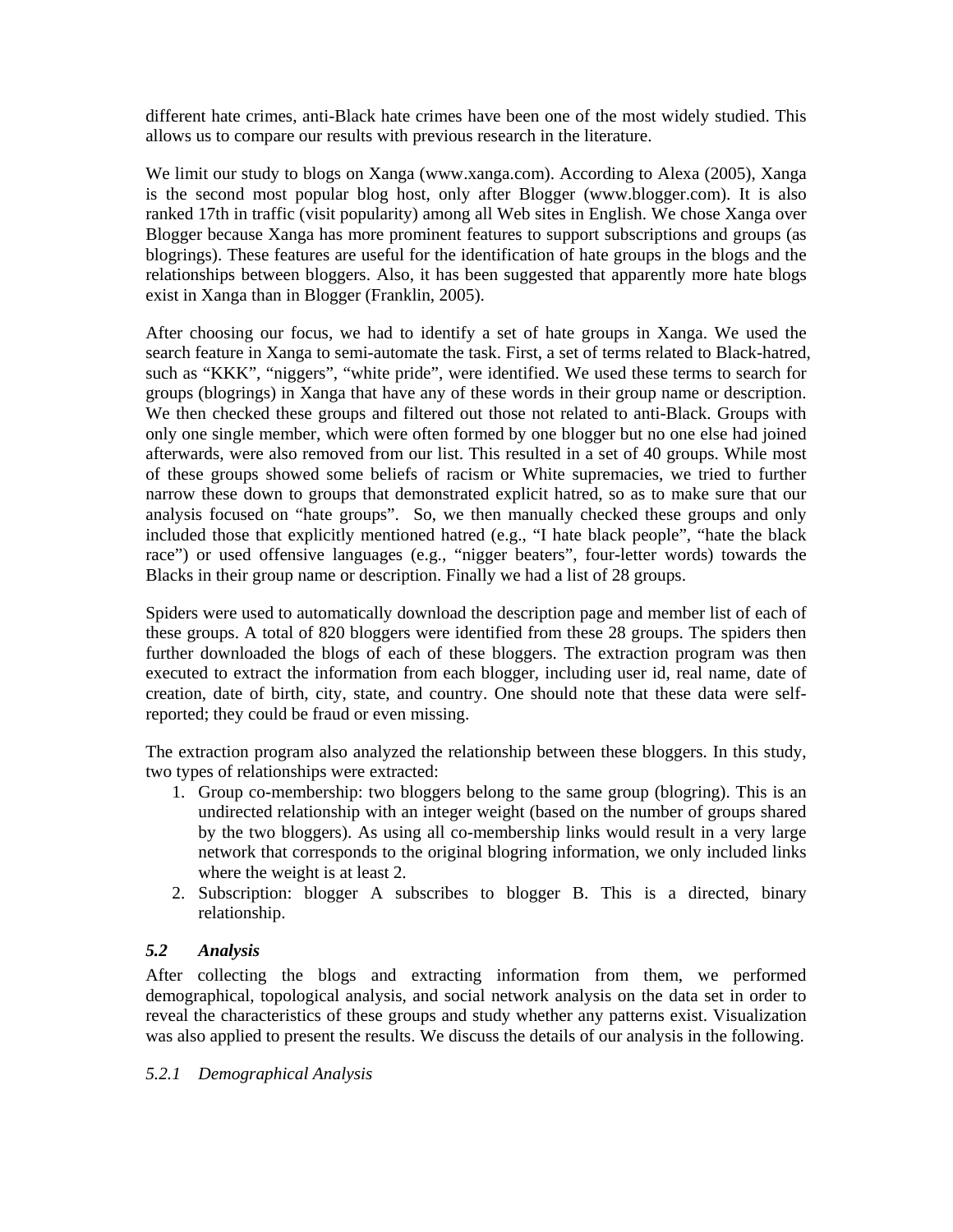We provide a brief summary of the demographical information of the bloggers of interest and the growth patterns of the blog space of hate groups. As in many other Internet-based media such as forums and chat rooms, the real identities of bloggers are unknown. Thus, the selfreported demographical information of bloggers is also subject to the problems of anonymity. However, since blogs are often personal online diaries many bloggers still choose to release partial information about their demographics such as gender and country. Six hundred and fifty-nine bloggers out of the 820 in our data set have explicitly indicated their gender. Sixty three percent of them are male and 37% female. These bloggers are from various countries, with 81.9% from the United States and the remaining18.1% from 45 different countries. It can be seen that hate groups are dominated by male bloggers from the United States. However, one should note that this finding is based on the problematic source of demographic information.

We also analyzed the growth of the hate group blogs over the years. Unlike demographical information, the exact time when a blogger registered on the blog hosting site (Xanga) is recorded by the server and thus is generally not subject to fraud. We found that the number of "hate" bloggers increased steadily between 2003 and the third quarter of 2004. The number has fluctuated since the forth quarter of 2004. This may be because some bloggers who have recently registered have not joined those popular blogrings or have not formed into large communities. As a result, some of them were not included in the data set after we filtered the raw data. The finding suggests that hate groups have been gaining popularity in blog space over years. Such a trend should not be underestimated because the ideas, beliefs, and opinions advocated by racists and extremists may pose potential threats to the society.

### *5.2.2 Topological Analysis*

When analyzing the topology of the network, we ignored the weight of co-membership relationship and the direction of subscription. We connected two nodes if they belonged to at least two common groups or one subscribed to the other. So, there could only be at most one link between a pair of nodes. The resulting network was an unweighted, undirected network consisting of 1193 links. This network was not a connected graph in that it consisted of several disjoint components, between which no link existed. The largest connected component, often called a giant component in graph theory (Bollobás, 1985), contained 273 nodes connected by 1115 links. This giant component was a rather dense graph with an average node degree of 8.2.

|                        | <b>Average Shortest</b><br>Path Length | <b>Global Efficiency</b> | <b>Clustering Coefficient</b> |
|------------------------|----------------------------------------|--------------------------|-------------------------------|
| <b>Giant Component</b> | 3.62                                   | 0.33                     | 0.37                          |
| Random Counterpart     | 2.89(0.03)                             | 0.37(0.00)               | 0.03(0.00)                    |

Table 1. The topological properties of the giant component (number in the parentheses are standard deviations).

We performed topological analysis for the giant component. Table 1 provides the statistics of the average shortest path length, global efficiency, and clustering coefficient. To compare the giant component with its random graph counterpart, we generated 30 random networks consisting of the same number of nodes (273) and links (1115) with the giant component. The resulting statistics are also reported in Table 1. It shows that the giant component is less efficient than its random graph counterpart. On average, a node in the giant component must take 0.75 more steps than in the random graph to reach another arbitrary node. Accordingly, the global efficiency of the giant component is also relatively low. However, the giant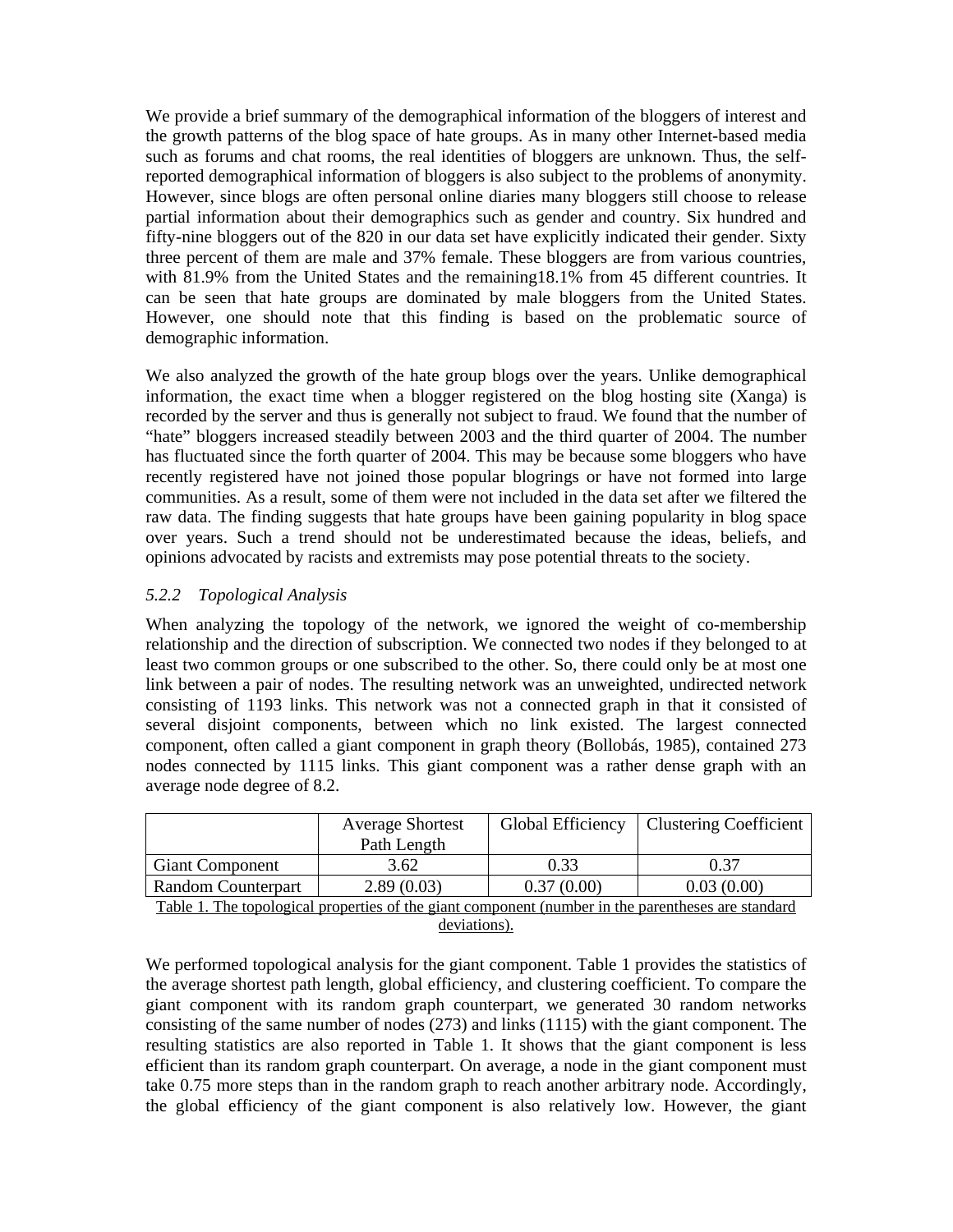component has a significantly higher clustering coefficient, which is 31 times more than its random graph counterpart. This implies that the giant component is a small-world, in which densely-knit communities are very likely to exist.

The degree distribution of the giant component also seems to follow a power-law distribution (see Figure 2). The most distinctive feature of a power-law distribution curve is its long tail for large degree (*k*), which is significant different from a bell-shaped Poisson distribution. The long tail indicates that a small number of nodes in the network have a large number of links and they are the key nodes to identify.



Figure 2. The degree distribution of the giant component

### **5.2.3 SNA and Visualization**

We performed centrality and community analysis using a prototype system we developed (Xu & Chen, 2005). The system has a graphical user interface to facilitate interaction between users and the system (see Figure 3). The user interface visualizes the network and presents the results of social network analysis. In the visualization, each node represents a blogger. A straight line connecting two nodes indicates that either the two corresponding are comembers in more than one blogring, or one blogger subscribes to the other.

The layout of the network is determined using the MDS method. In order to position nodes which are likely to belong to the same community close to each other on the display, we assigned each link an "edge clustering coefficient", which measures the likelihood of two incident nodes of the link to form a cluster (Radicchi *et al*., 2004).

The community analysis can be performed by adjusting the "level of abstraction" slider at the bottom of the panel. At the lowest level of abstraction, each individual node and link are presented. As the abstraction level increases, the system employs hierarchical clustering method to gradually merge nodes, which are connected by links of high edge clustering coefficients. When the highest abstraction level is reached, the whole giant component becomes a big community.

At any level of abstraction, a circle represents a community. The size of the circle is proportional to the number of bloggers in the community. Straight lines connecting circles represent between-group relationships, which are extracted using blockmodel analysis. The thickness of a line is proportional to the density of the links between the two corresponding communities.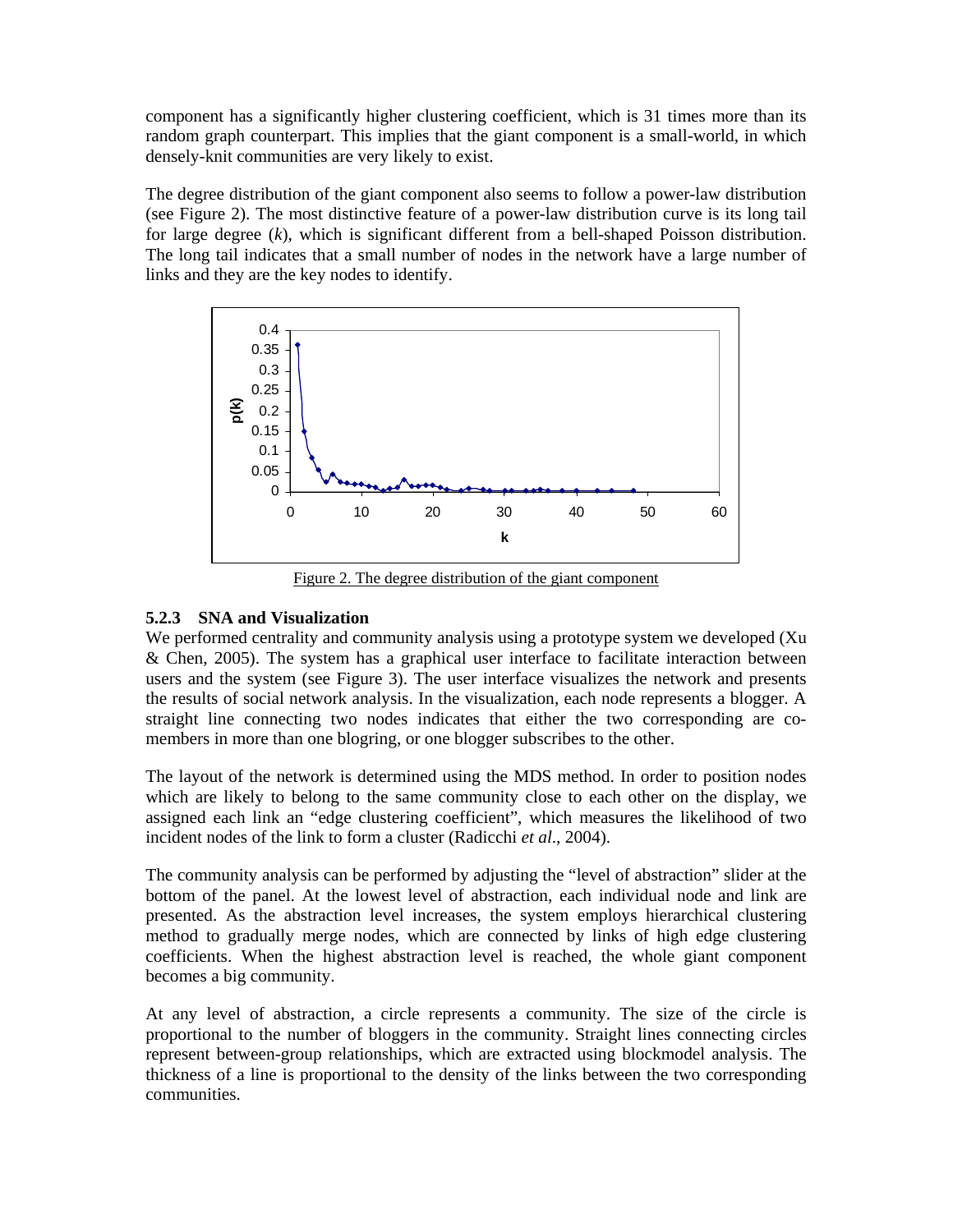Figure 3 presents the giant component at its lowest abstraction level. The bloggers who have the highest degree and betweenness scores are highlighted and labeled with their usernames. These bloggers are those who may participate in multiple blogrings or have many subscription relationships with other bloggers. It is interesting to see from this figure that in addition to joining explicit groups (blogrings), bloggers have also formed implicit communities through co-membership and subscription. Three circles of nodes are apparently communities in which bloggers share many common memberships.

Because the communities can be analyzed at different levels, the two big communities may consist of smaller communities. For example, the inner structure of the bigger community shows that two smaller circles of nodes, which may also be communities, exist in the community. A blogger who ranks the highest in degree in the community would likely be the leader of the community. Also, bloggers with a high in-degree would be those who can disseminate their ideas and opinions through their blogs easily to many subscribers. These "leader" bloggers are the ones who should be substantially monitored by authorities which hope to regulate the activities of hate groups in blogs.



Figure 3. The prototype system for SNA and visualization, showing the giant component with both co-membership and subscription links. The highlighted nodes are those who have large degree or betweenness scores.

### **6 Conclusion and Future Directions**

In this paper, we have discussed the problems of the emergence of hate groups and racism in blogs. We have proposed a semi-automated framework for blog analysis, and applied this framework to investigate the characteristic and structural relationships among the hate groups in blogs. We believe that this research is timely and important to the security of society. By disseminating both explicit and implicit hatred messages through blogs, racists can easily target youths with a ubiquitous coverage – basically anyone who has access to the Internet – that was never possible in the past. Youths are often easily influenced by these messages and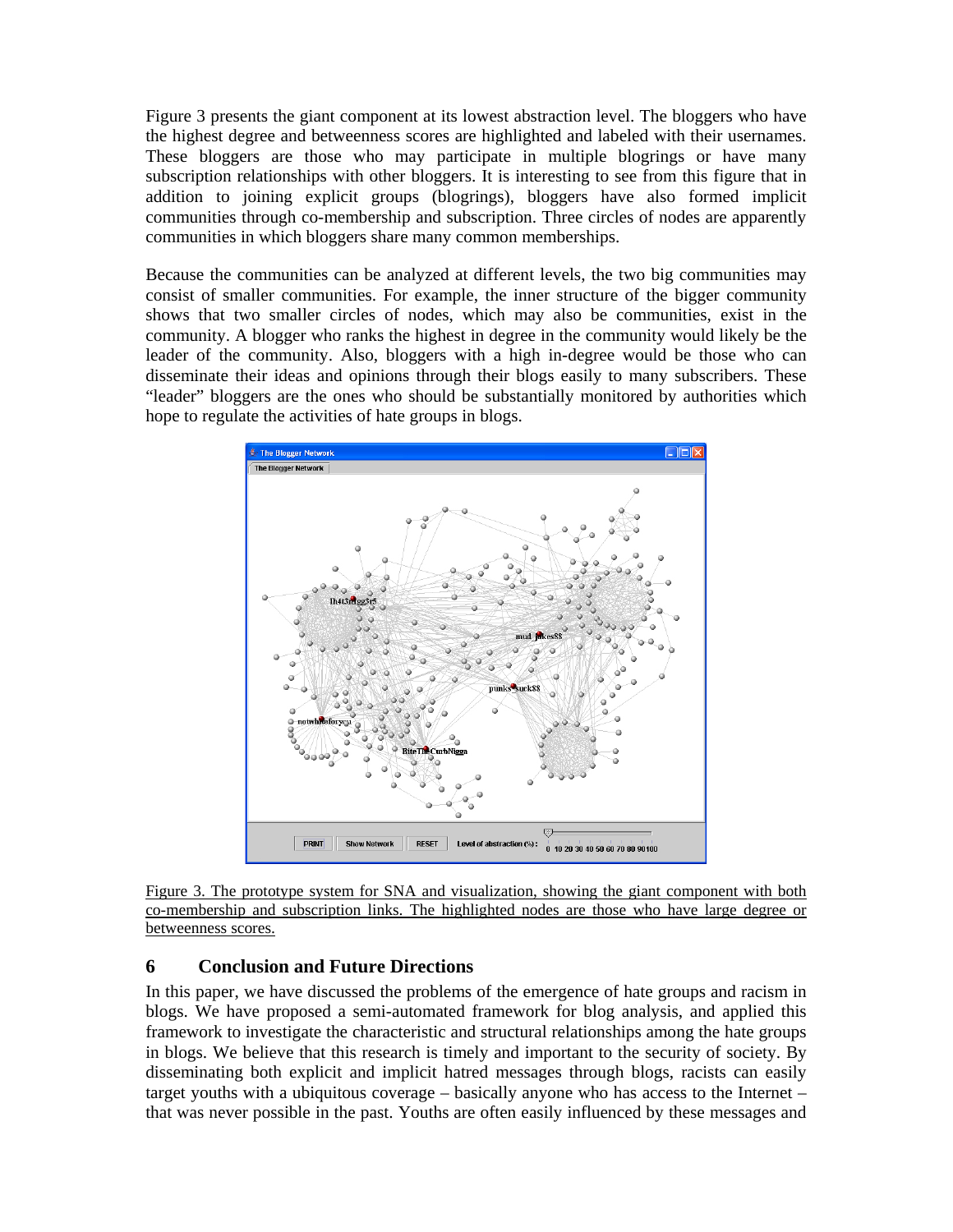could eventually become terrorists and pose a threat to our society (Blazak, 2001). Our study has provided a framework that could facilitate the analysis of law enforcement and social workers in studying and monitoring such activities.

While the framework has been proposed and studied in the context of hate group analysis, we have tried to keep the framework general such that it is not specific to such analysis. We believe that the framework can also be applied to other content and network analysis research that involves blog mining, which we believe would be an increasingly important field for various applications. These applications include not only other security informatics research but also applications in other domains such as marketing analysis and business intelligence analysis (Chau *et al.*, 2005).

We are extending our study in two major directions. First, the current study only investigated the hate group activities on one single blog site, Xanga. Although Xanga has been reported to have the most number of blogs associated with hate groups (Franklin, 2005), a further study that includes other popular sites such as Blogger would be more comprehensive. Second, only two types of relationships, namely co-membership and subscription, were considered in the present study. It would be interesting to expand our study to include other types of relationships, such as commenting and hyperlinking, in the network analysis. Inclusion of these relationships could reveal other implicit linkages among the bloggers.

#### **Acknowledgement**

This research has been supported in part by a grant from the University of Hong Kong Seed Funding for Basic Research, "Searching and Analyzing Blogs for Competitive Advantages," 10206775 (PI: M. Chau), January 2006 – December 2007. We would like to thank Porsche Lam and Boby Shiu of the University of Hong Kong for their participation and support in this project.

### **References**

- Albert, R. & Barabási, A.-L. (2002). "Statistical Mechanics of Complex Networks." *Reviews of Modern Physics*, 74(1), 47-97.
- Albert, R., Jeong, H., Barabási, A.-L. (2000). "Error and Attack Tolerance of Complex Networks." *Nature*, 406, 378-382.
- Alexa (2005). "Top English Language Sites," [Online] Retrieved from http://www.alexa.com/site/ds/top\_sites?ts\_mode=lang&lang=en on October 7, 2005.
- Anti-Defamation League (2001). "Poisoning the Web: Hatred Online," [Online] Retrieved from http://www.adl.org/poisoning\_web/poisoning\_toc.asp on October 7, 2005.
- Barabási, A.-L., Albert, R., & Jeong, H. (1999). "Mean-Field Theory for Scale-Free Random Networks." *Physica A*, 272, 173-187.
- Blazak, R. (2001). "White Boys to Terrorist Men: Target Recruitment of Nazi Skinheads," *American Behavioral Scientist*, 44(6), 982-1000.
- Blood, R. (2004). "How Blogging Software Reshapes the Online Community," *Communications of the ACM*, December 2004, 47(12), 53-55.
- Bollobás, B. (1985). *Random Graphs*. London, Academic.
- Brin, S. & Page, L. (1998). "The Anatomy of a Large-Scale Hypertextual Web Search Engine", *Proceedings of the 7th WWW Conference*, Brisbane, Australia, April 1998.
- Burris, V., Smith, E., & Strahm, A. (2000). "White Supremacist Networks on the Internet," *Sociological Focus*, 33(2), 215-235.
- Chau, M. & Chen, H. (2003). "Personalized and Focused Web Spiders," in N. Zhong, J. Liu, & Y. Yao (Eds), *Web Intelligence*, Springer-Verlag, 197-217.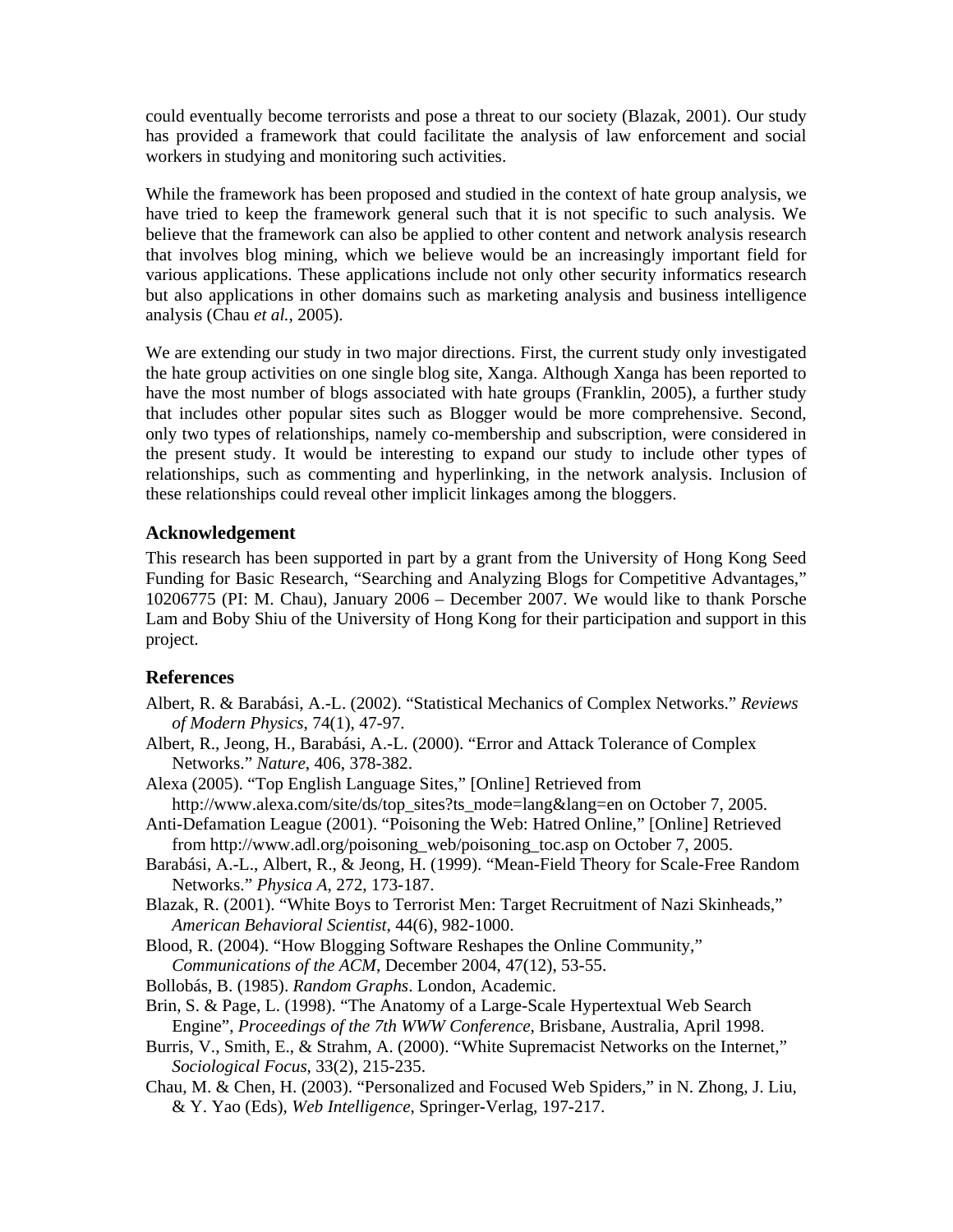- Chau, M., Shiu, B., Chan, I., & Chen, H. (2005). "Automated Identification of Web Communities for Business Intelligence Analysis," in *Proceedings of the Fourth Workshop on E-Business (WEB 2005)*, Las Vegas, USA, December, 2005.
- Chau, M., Shiu, B., Chan, I., & Chen, H. (forthcoming). "Redips: Backlink Search and Analysis on the Web for Business Intelligence," *Journal of the American Society for Information Science and Technology*, accepted for publication, forthcoming.
- Chen, H. and Chau, M. (2004). "Web Mining: Machine Learning for Web Applications," *Annual Review of Information Science and Technology*, 38, 289-329, 2004.
- Chen, H., Chung, W., Xu. J., Wang, G., Qin, Y., & Chau, M. (2004). "Crime Data Mining: A General Framework and Some Examples," *IEEE Computer*, 37(4), 50-56.
- Cheong, F. C. (1996). *Internet Agents: Spiders, Wanderers, Brokers, and Bots*. Indianapolis, Indiana, USA: New Riders Publishing.
- CNN (1999). "Hate Group Web Sites on the Rise," *CNN News* [Online] Retrieved from http://edition.cnn.com/US/9902/23/hate.group.report/index.html on October 7, 2005.
- Crucitti, P., Latora, V., Marchiori, M., & Rapisarda A. (2003). "Efficiency of Scale-Free Networks: Error and Attack Tolerance." *Physica A*, 320, 622-642.
- Flake, G. W., Lawrence, S., & Giles, C. L. (2000). "Efficient Identification of Web Communities." In *Proceedings of the 6th International Conference on Knowledge Discovery and Data Mining* (ACM SIGKDD 2000), Boston, MA.
- Flake, G. W., Lawrence, S., Giles, C. L., & Coetzee, F. M. (2002). "Self-Organization and Identification of Web Communities." *IEEE Computer,* 35(3), 66-71.
- Franklin, R. A. (2005). "The Hate Directory" [Online] Retrieved from http://www.bcpl.net/~rfrankli/hatedir.htm on October 7, 2005.
- Freeman, L. C. (1979). "Centrality in Social Networks: Conceptual Clarification." *Social Networks*, 1, 215-240.
- Freeman, L. C. (2000). "Visualizing Social Networks." *Journal of Social Structure*, 1(1).

Fruchterman, T. M. J. & Reingold, E. M. (1991). "Graph Drawing by Force-Directed Placement." *Software-Practice & Experience*, 21(11), 1129-1164.

- Gerstenfeld, P. B., Grant, D. R., & Chiang, C. P. (2003). "Hate Online: A Content Analysis of Extremist Internet Sites," *Analyses of Social Issues and Public Policy*, 3, 29-44.
- Gibson, D., J. Kleinberg, & Raghavan, P. (1998). "Inferring Web Communities from Link Topology." In *Proceedings of the 9th ACM Conference on Hypertext and Hypermedia*, Pittsburgh, PA.
- Girvan, M. & Newman, M. E. J. (2002). "Community Structure in Social and Biological Networks." *Proceedings of the National Academy of Science of the United States of America*, 99, 7821-7826.
- Glaser, J., Dixit, J., & Green, D. P. (2002). "Studying Hate Crime with the Internet: What Makes Racists Advocate Racial Violence?" *Journal of Social Issues*, 58(1), 177-193.
- Hof, R. (2005). "Blogs on Ice: Signs of a Business Model?" *Business Week Online The Tech Beat*, June 2, 2005. [Online] Retrieved from http://www.businessweek.com/ the\_thread/techbeat/archives/2005/06/blogs\_on\_ice\_si.html on October 7, 2005.
- Kleinberg, J. (1998). "Authoritative Sources in a Hyperlinked Environment," in *Proceedings of the 9th ACM-SIAM Symposium on Discrete Algorithms*, San Francisco, California, USA, Jan 1998, pp. 668-677.
- Kosala, R. & Blockeel, H. (2000). "Web Mining Research: A Survey," *ACM SIGKDD Explorations*, 2(1), 1-15.
- Krebs, V. E. (2001). "Mapping Networks of Terrorist Cells." *Connections*, 24(3), 43-52.
- Krupka, G. R. & Hausman, K. (1998). "IsoQuest Inc.: Description of the NetOwlTM extractor system as used for MUC-7," in *Proceedings of the Seventh Message Understanding Conference*, April 1998.